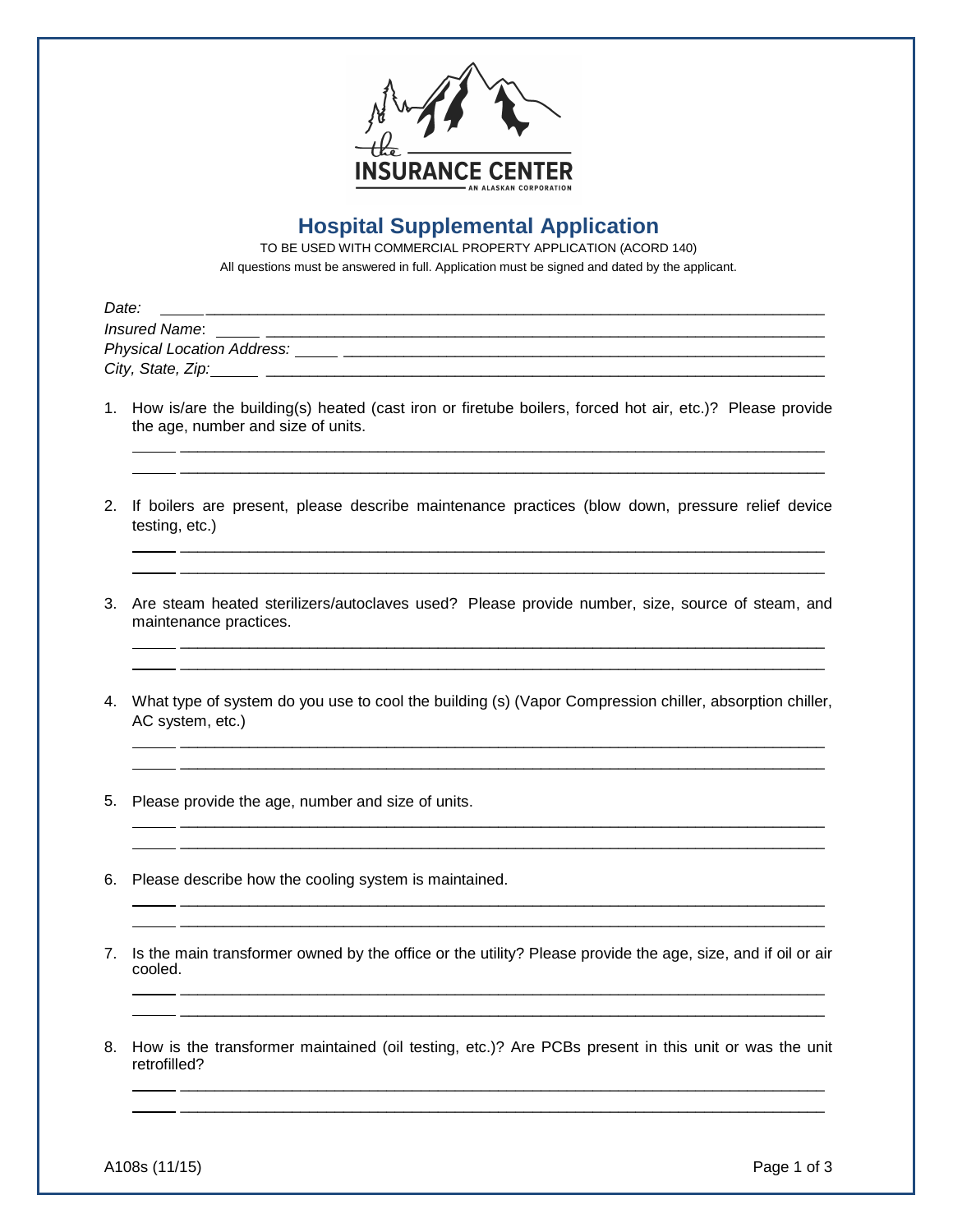- 9. How is/are the switchgear or breakers maintained (manually exercise breakers, infrared testing).
- 10. How many of each piece of equipment is present: MRI Machines, CT/CAT Scan Machine, X- Ray Machine, Ultrasound Machine, Other types of Diagnostic equipment?

 \_\_\_\_\_\_\_\_\_\_\_\_\_\_\_\_\_\_\_\_\_\_\_\_\_\_\_\_\_\_\_\_\_\_\_\_\_\_\_\_\_\_\_\_\_\_\_\_\_\_\_\_\_\_\_\_\_\_\_\_\_\_\_\_\_\_\_\_\_\_\_\_\_\_\_ \_\_\_\_\_\_\_\_\_\_\_\_\_\_\_\_\_\_\_\_\_\_\_\_\_\_\_\_\_\_\_\_\_\_\_\_\_\_\_\_\_\_\_\_\_\_\_\_\_\_\_\_\_\_\_\_\_\_\_\_\_\_\_\_\_\_\_\_\_\_\_\_\_\_\_

 \_\_\_\_\_\_\_\_\_\_\_\_\_\_\_\_\_\_\_\_\_\_\_\_\_\_\_\_\_\_\_\_\_\_\_\_\_\_\_\_\_\_\_\_\_\_\_\_\_\_\_\_\_\_\_\_\_\_\_\_\_\_\_\_\_\_\_\_\_\_\_\_\_\_\_ \_\_\_\_\_\_\_\_\_\_\_\_\_\_\_\_\_\_\_\_\_\_\_\_\_\_\_\_\_\_\_\_\_\_\_\_\_\_\_\_\_\_\_\_\_\_\_\_\_\_\_\_\_\_\_\_\_\_\_\_\_\_\_\_\_\_\_\_\_\_\_\_\_\_\_

 \_\_\_\_\_\_\_\_\_\_\_\_\_\_\_\_\_\_\_\_\_\_\_\_\_\_\_\_\_\_\_\_\_\_\_\_\_\_\_\_\_\_\_\_\_\_\_\_\_\_\_\_\_\_\_\_\_\_\_\_\_\_\_\_\_\_\_\_\_\_\_\_\_\_\_ \_\_\_\_\_\_\_\_\_\_\_\_\_\_\_\_\_\_\_\_\_\_\_\_\_\_\_\_\_\_\_\_\_\_\_\_\_\_\_\_\_\_\_\_\_\_\_\_\_\_\_\_\_\_\_\_\_\_\_\_\_\_\_\_\_\_\_\_\_\_\_\_\_\_\_

 \_\_\_\_\_\_\_\_\_\_\_\_\_\_\_\_\_\_\_\_\_\_\_\_\_\_\_\_\_\_\_\_\_\_\_\_\_\_\_\_\_\_\_\_\_\_\_\_\_\_\_\_\_\_\_\_\_\_\_\_\_\_\_\_\_\_\_\_\_\_\_\_\_\_\_ \_\_\_\_\_\_\_\_\_\_\_\_\_\_\_\_\_\_\_\_\_\_\_\_\_\_\_\_\_\_\_\_\_\_\_\_\_\_\_\_\_\_\_\_\_\_\_\_\_\_\_\_\_\_\_\_\_\_\_\_\_\_\_\_\_\_\_\_\_\_\_\_\_\_\_

 \_\_\_\_\_\_\_\_\_\_\_\_\_\_\_\_\_\_\_\_\_\_\_\_\_\_\_\_\_\_\_\_\_\_\_\_\_\_\_\_\_\_\_\_\_\_\_\_\_\_\_\_\_\_\_\_\_\_\_\_\_\_\_\_\_\_\_\_\_\_\_\_\_\_\_ \_\_\_\_\_\_\_\_\_\_\_\_\_\_\_\_\_\_\_\_\_\_\_\_\_\_\_\_\_\_\_\_\_\_\_\_\_\_\_\_\_\_\_\_\_\_\_\_\_\_\_\_\_\_\_\_\_\_\_\_\_\_\_\_\_\_\_\_\_\_\_\_\_\_\_

 \_\_\_\_\_\_\_\_\_\_\_\_\_\_\_\_\_\_\_\_\_\_\_\_\_\_\_\_\_\_\_\_\_\_\_\_\_\_\_\_\_\_\_\_\_\_\_\_\_\_\_\_\_\_\_\_\_\_\_\_\_\_\_\_\_\_\_\_\_\_\_\_\_\_\_ \_\_\_\_\_\_\_\_\_\_\_\_\_\_\_\_\_\_\_\_\_\_\_\_\_\_\_\_\_\_\_\_\_\_\_\_\_\_\_\_\_\_\_\_\_\_\_\_\_\_\_\_\_\_\_\_\_\_\_\_\_\_\_\_\_\_\_\_\_\_\_\_\_\_\_

11. Does the hospital use a cyclotron or particle accelerator to treat patients?

12. Is a Cyperknife (Linac, linear accelerator) used in surgery?

13. What is the size of each machine? Age of each? Which machines are covered by service contracts?

14. What losses have been experienced in the past with the above mentioned equipment?

15. Is power generating equipment present (solar panels, wind turbines, steam, gas or diesel generators, or emergency generating power)? Please describe the type, age, size and maintenance of each.

 \_\_\_\_\_\_\_\_\_\_\_\_\_\_\_\_\_\_\_\_\_\_\_\_\_\_\_\_\_\_\_\_\_\_\_\_\_\_\_\_\_\_\_\_\_\_\_\_\_\_\_\_\_\_\_\_\_\_\_\_\_\_\_\_\_\_\_\_\_\_\_\_\_\_\_ \_\_\_\_\_\_\_\_\_\_\_\_\_\_\_\_\_\_\_\_\_\_\_\_\_\_\_\_\_\_\_\_\_\_\_\_\_\_\_\_\_\_\_\_\_\_\_\_\_\_\_\_\_\_\_\_\_\_\_\_\_\_\_\_\_\_\_\_\_\_\_\_\_\_\_

## **PLEASE READ BELOW AND COMPLETE SIGNATURE BLOCK ON LAST PAGE**

I have reviewed this application for accuracy before signing it. As a condition precedent to coverage, I hereby state that the information contained herein is true, accurate and complete and that no material facts have been omitted, misrepresented or misstated. I know of no other claims or lawsuits against the applicant and I know of no other events, incidents or occurrences which might reasonably lead to a claim or lawsuit against the applicant. I understand that this is an application for insurance only and that completion and submission of this application does not bind coverage with any insurer.

**IMPORTANT NOTICE:** As part of our underwriting procedure, a routine inquiry may be made to obtain applicable information concerning character, general reputation, personal characteristics, and mode of living. Upon written request, additional information as to the nature and scope of the report, if one is made, will be provided.

## **FRAUD STATEMENT FOR THE STATE(S) OF:**

**Alabama, Alaska, Arizona, Arkansas, California, Connecticut, Delaware, District of Columbia, Georgia, Idaho, Illinois, Indiana**, **Iowa, Louisiana**, **Massachusetts**, **Michigan**, **Minnesota, Mississippi**, **Missouri**, **Montana**, **Nebraska**, **Nevada, New Hampshire**, **North Carolina**, **North Dakota**, **Rhode Island, South Carolina**, **South Dakota**, **Texas**, **Utah**, **Vermont**, **West Virginia**, **Wisconsin**, **Wyoming**: Any person who knowingly presents a false or fraudulent claim for payment of a loss or benefit or knowingly presents false information in an application for insurance is guilty of a crime and may be subject to fines and confinement in prison.

**Colorado:** It is unlawful to knowingly provide false, incomplete, or misleading facts or information to an insurance company for the purpose of defrauding or attempting to defraud the company. Penalties may include imprisonment,

A108s (11/15) Page 2 of 3